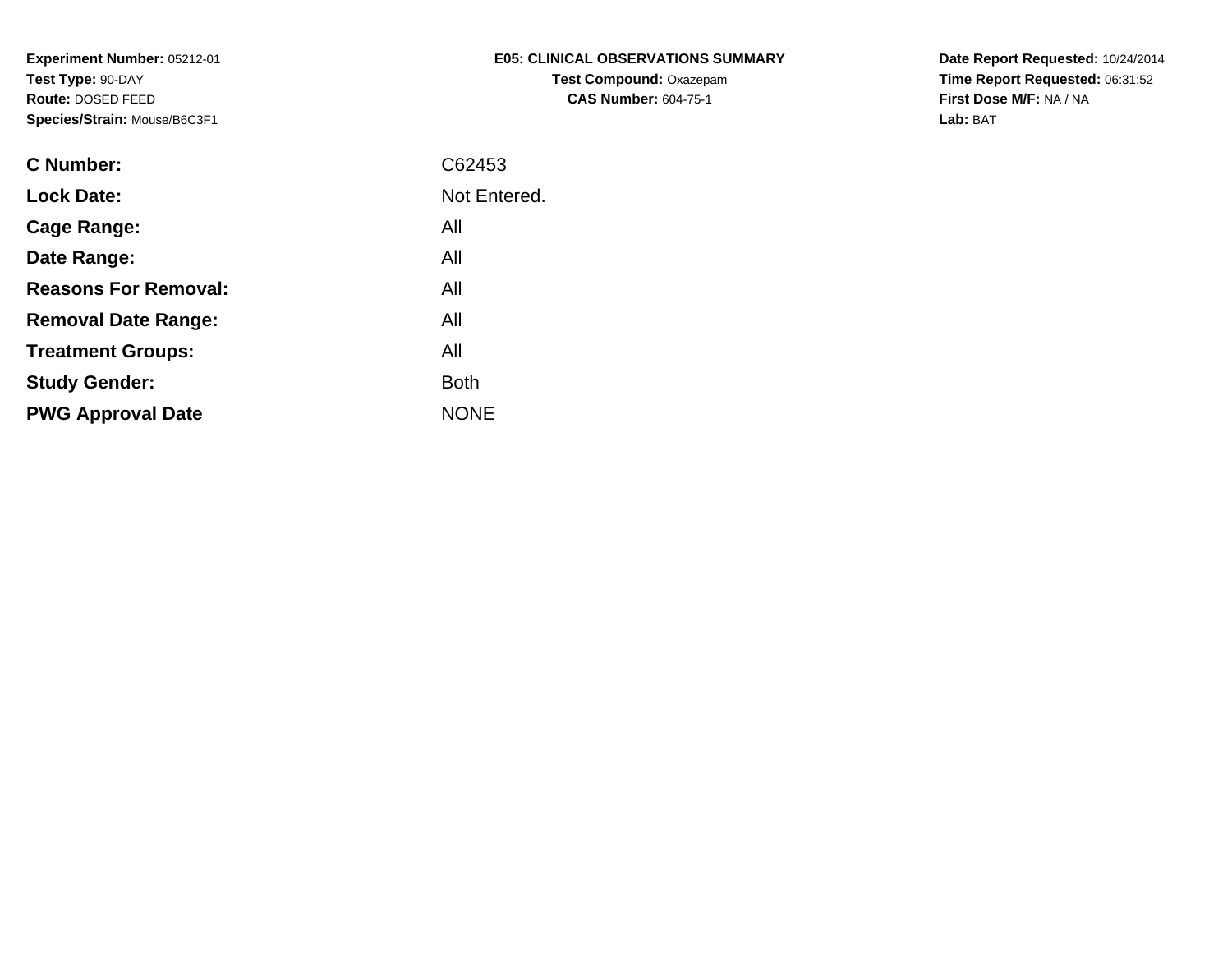## **E05: CLINICAL OBSERVATIONS SUMMARYTest Compound:** Oxazepam**CAS Number:** 604-75-1

**Date Report Requested:** 10/24/2014**Time Report Requested:** 06:31:52**First Dose M/F:** NA / NA**Lab:** BAT

**SEX :MALE WEEK: 14**

| <b>OBSERVATIONS</b>        | 0 PPM           |               | <b>625 PPM</b>  |        | <b>1250 PPM</b> |               | <b>2500 PPM</b> |        |
|----------------------------|-----------------|---------------|-----------------|--------|-----------------|---------------|-----------------|--------|
|                            | <b>CURRENT*</b> | <b>TOTAL+</b> | <b>CURRENT*</b> | TOTAL+ | <b>CURRENT*</b> | TOTAL+        | <b>CURRENT*</b> | TOTAL+ |
| Alopecia                   | 0/0             | 0/20          | 0/0             | 0/20   | 0/0             | 1/20          | 0/0             | 0/20   |
| <b>Body Ventral</b>        |                 |               |                 |        |                 | <b>DAY 85</b> |                 |        |
| <b>Fractured Appendage</b> | 0/0             | 0/20          | 0/0             | 0/20   | 0/0             | 1/20          | 0/0             | 0/20   |
| Tail                       |                 |               |                 |        |                 | <b>DAY 85</b> |                 |        |

\* ANIMALS WITH OBSERVATION IN CURRENT PERIOD / TOTAL ANIMALS OBSERVED IN CURRENT PERIOD (WITHIN 7 DAYS OF RUN DATE)

+ ROW 1 = CUMULATIVE NO. OF ANIMALS WITH OBSERVATION / TOTAL ANIMALS STARTED ON STUDYROW 2 = DAY OF ONSET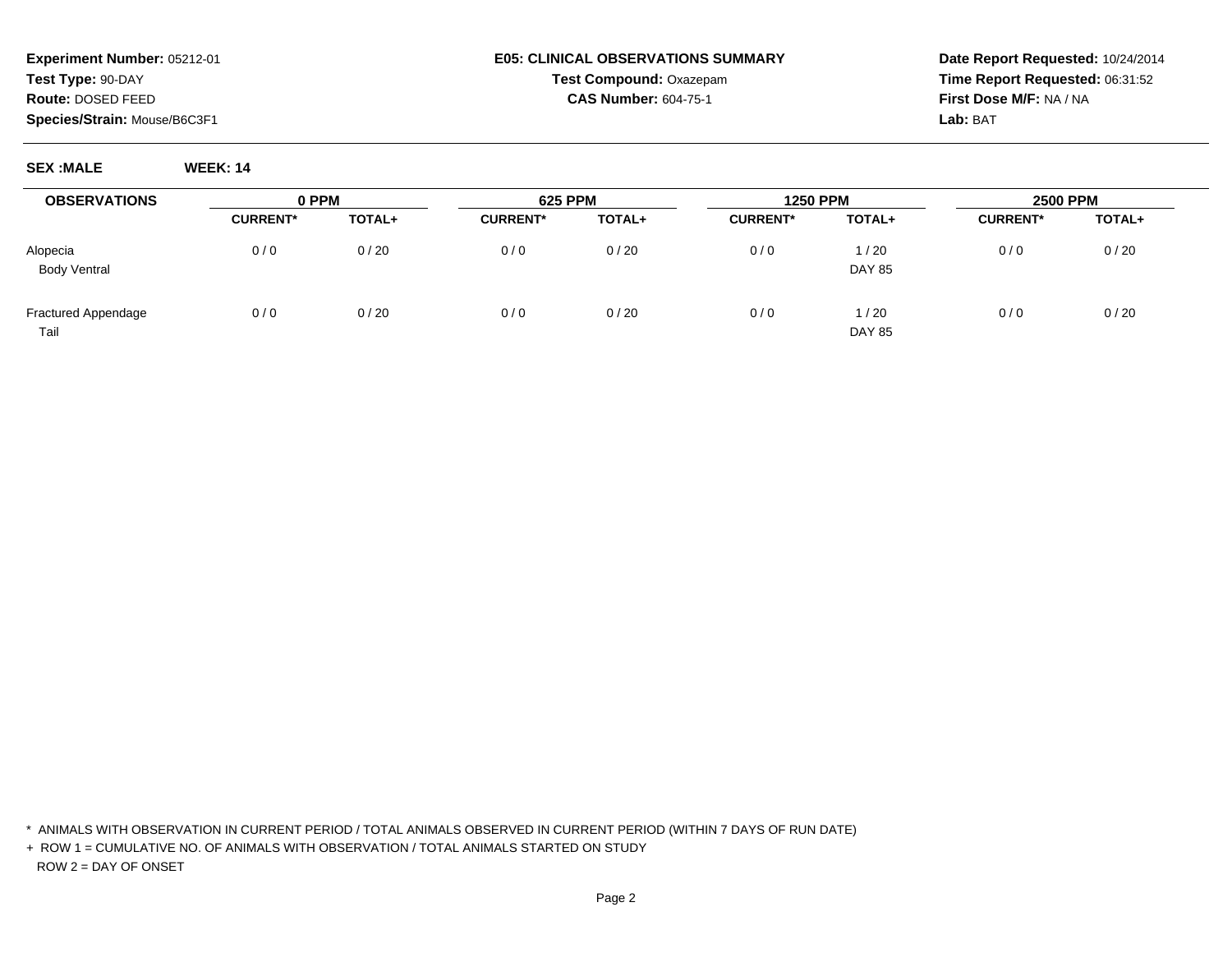## **E05: CLINICAL OBSERVATIONS SUMMARYTest Compound:** Oxazepam**CAS Number:** 604-75-1

**Date Report Requested:** 10/24/2014**Time Report Requested:** 06:31:52**First Dose M/F:** NA / NA**Lab:** BAT

**SEX :MALE WEEK: 14**

| <b>OBSERVATIONS</b>                | <b>5000 PPM</b> |        | <b>PPM</b><br>10,000 |                       |
|------------------------------------|-----------------|--------|----------------------|-----------------------|
|                                    | <b>CURRENT*</b> | TOTAL+ | <b>CURRENT*</b>      | TOTAL+                |
| Alopecia<br><b>Body Ventral</b>    | 0/0             | 0/20   | 0/0                  | 0/20                  |
| <b>Fractured Appendage</b><br>Tail | 0/0             | 0/20   | 0/0                  | 1/20<br><b>DAY 64</b> |

\* ANIMALS WITH OBSERVATION IN CURRENT PERIOD / TOTAL ANIMALS OBSERVED IN CURRENT PERIOD (WITHIN 7 DAYS OF RUN DATE)

+ ROW 1 = CUMULATIVE NO. OF ANIMALS WITH OBSERVATION / TOTAL ANIMALS STARTED ON STUDYROW 2 = DAY OF ONSET